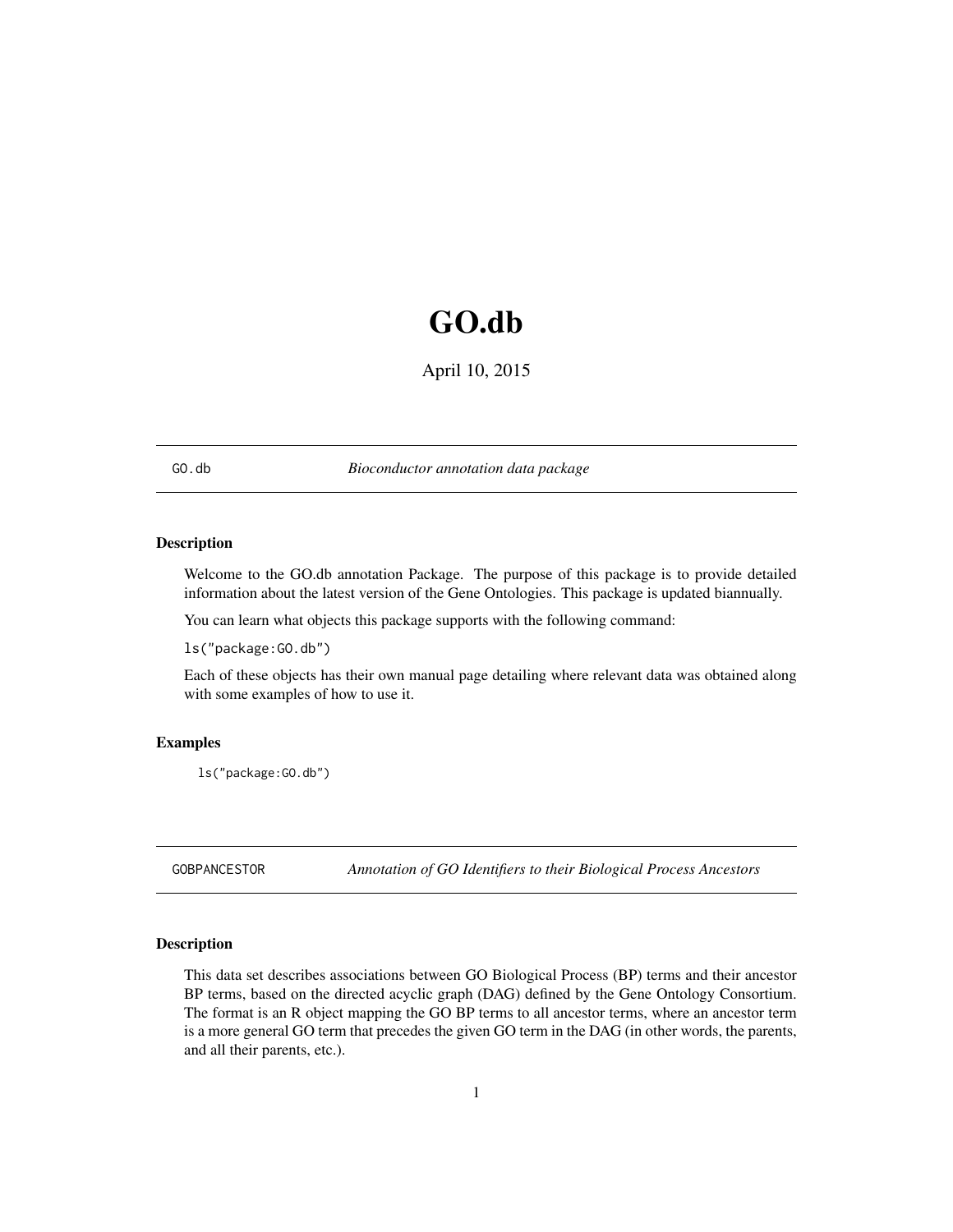## <span id="page-1-0"></span>Details

Each GO BP term is mapped to a vector of ancestor GO BP terms.

Biological process is defined as the broad biological goals, such as mitosis or purine metabolism, that are accomplished by ordered assemblies of molecular functions as defined by Gene Ontology Consortium.

Mappings were based on data provided by: Gene Ontology ftp://ftp.geneontology.org/pub/go/godatabase/archive/latestlite/ With a date stamp from the source of: 20140913

# References

<http://www.geneontology.org/> and [http://www.ncbi.nlm.nih.gov/entrez/query.fcgi?db](http://www.ncbi.nlm.nih.gov/entrez/query.fcgi?db=gene)= [gene](http://www.ncbi.nlm.nih.gov/entrez/query.fcgi?db=gene)

#### Examples

```
# Convert the object to a list
xx <- as.list(GOBPANCESTOR)
# Remove GO IDs that do not have any ancestor
xx \leftarrow xx[!is.na(xx)]if(length(xx) > 0){
  # Get the ancestor GO IDs for the first two elents of xx
  goids \leq -x \times [1:2]}
```
GOBPCHILDREN *Annotation of GO Identifiers to their Biological Process Children*

# Description

This data set describes associations between GO molecular function (BP) terms and their direct children BP terms, based on the directed acyclic graph (DAG) defined by the Gene Ontology Consortium. The format is an R object mapping the GO BP terms to all direct children terms, where a direct child term is a more specific GO term that is immediately preceded by the given GO term in the DAG.

#### Details

Each GO BP term is mapped to a vector of children GO BP terms.

Biological process is defined as the broad biological goals, such as mitosis or purine metabolism, that are accomplished by ordered assemblies of molecular functions as defined by Gene Ontology Consortium.

Mappings were based on data provided by: Gene Ontology ftp://ftp.geneontology.org/pub/go/godatabase/archive/latestlite/ With a date stamp from the source of: 20140913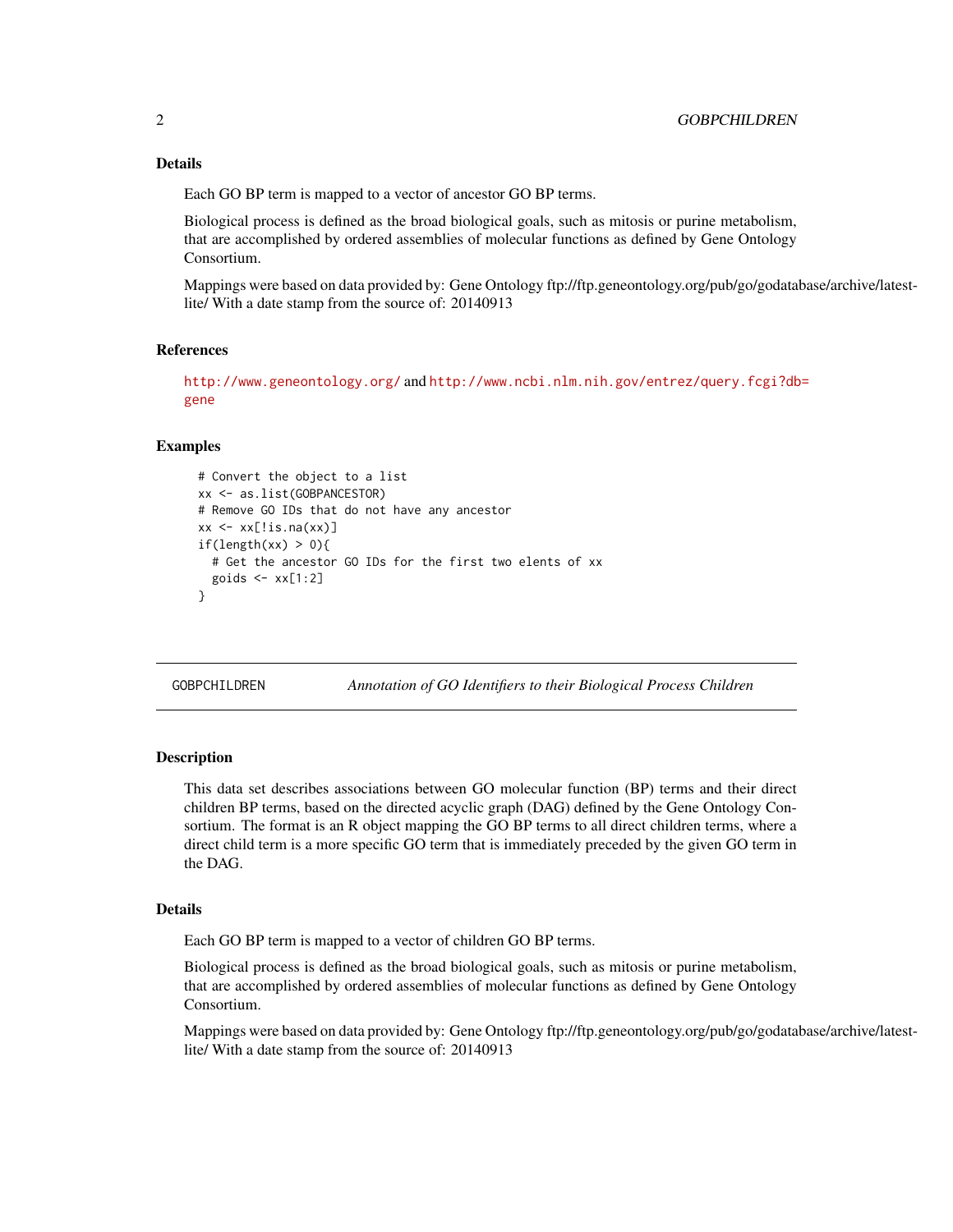# <span id="page-2-0"></span>GOBPOFFSPRING 3

## References

<http://www.geneontology.org/> and [http://www.ncbi.nlm.nih.gov/entrez/query.fcgi?db](http://www.ncbi.nlm.nih.gov/entrez/query.fcgi?db=gene)= [gene](http://www.ncbi.nlm.nih.gov/entrez/query.fcgi?db=gene)

# Examples

```
# Convert the object to a list
xx <- as.list(GOBPCHILDREN)
# Remove GO IDs that do not have any children
xx \leq x \leq : ix[!is.na(xx)]
if(length(xx) > 0)# Get the parent GO IDs for the first elents of xx
      goids \leq -x \times [1]]
      # Find out the GO terms for the first parent goid
      GOID(GOTERM[[goids[1]]])
      Term(GOTERM[[goids[1]]])
      Synonym(GOTERM[[goids[1]]])
      Secondary(GOTERM[[goids[1]]])
      Definition(GOTERM[[goids[1]]])
      Ontology(GOTERM[[goids[1]]])
}
```
GOBPOFFSPRING *Annotation of GO Identifiers to their Biological Process Offspring*

#### **Description**

This data set describes associations between GO molecular function (BP) terms and their offspring BP terms, based on the directed acyclic graph (DAG) defined by the Gene Ontology Consortium. The format is an R object mapping the GO BP terms to all offspring terms, where an offspring term is a more specific GO term that is preceded by the given GO term in the DAG (in other words, the children and all their children, etc.).

# Details

Each GO BP term is mapped to a vector of offspring GO BP terms.

Biological process is defined as the broad biological goals, such as mitosis or purine metabolism, that are accomplished by ordered assemblies of molecular functions as defined by Gene Ontology Consortium.

Mappings were based on data provided by: Gene Ontology ftp://ftp.geneontology.org/pub/go/godatabase/archive/latestlite/ With a date stamp from the source of: 20140913

#### References

<http://www.geneontology.org/> and [http://www.ncbi.nlm.nih.gov/entrez/query.fcgi?db](http://www.ncbi.nlm.nih.gov/entrez/query.fcgi?db=gene)= [gene](http://www.ncbi.nlm.nih.gov/entrez/query.fcgi?db=gene)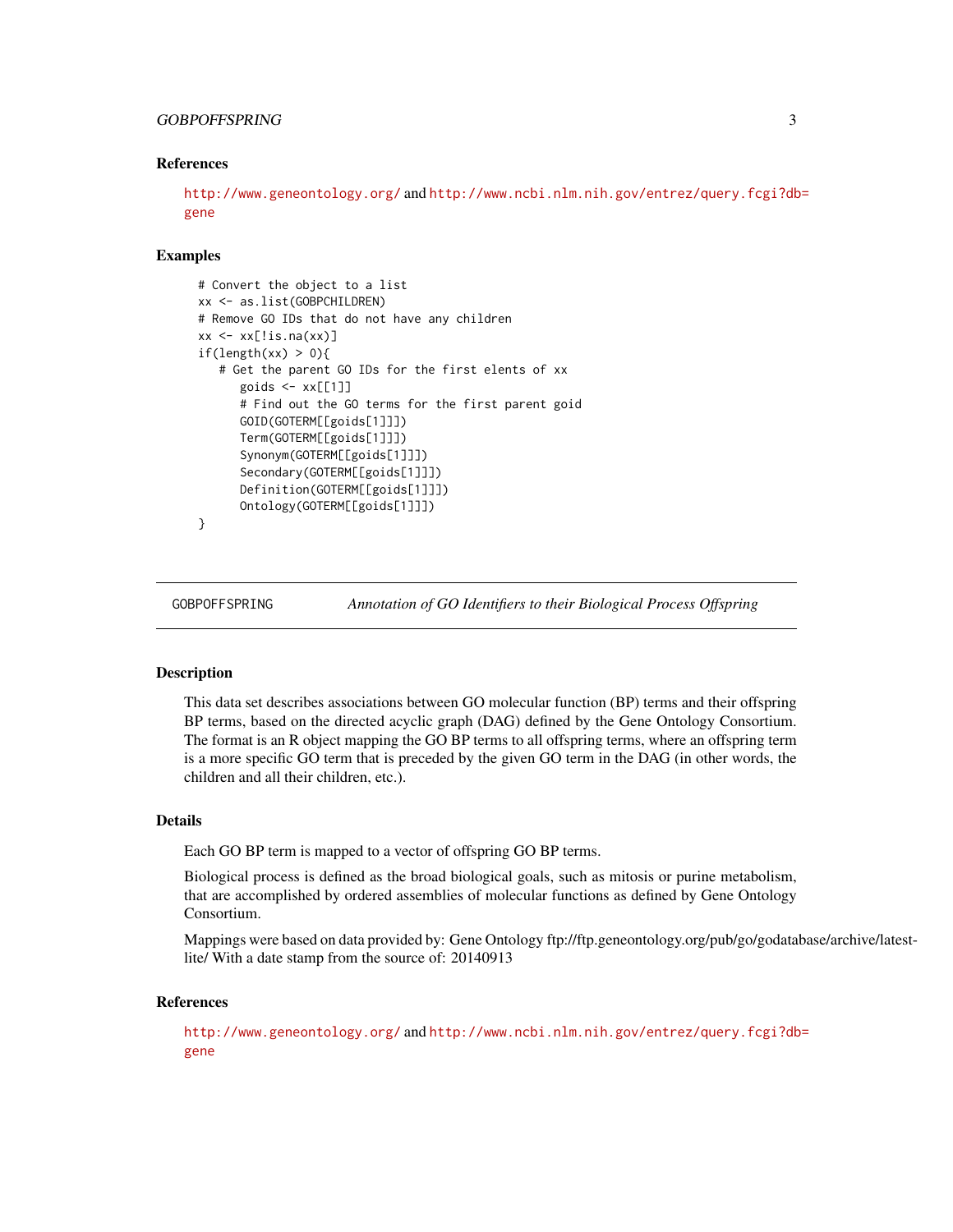# Examples

```
# Convert the object to a list
xx <- as.list(GOBPOFFSPRING)
# Remove GO IDs that do not have any offspring
xx \leq x \leq : ix[!is.na(xx)]
if(length(xx) > 0)# Get the offspring GO IDs for the first two elents of xx
  goids \leq -x \times [1:2]}
```
GOBPPARENTS *Annotation of GO Identifiers to their Biological Process Parents*

# **Description**

This data set describes associations between GO molecular function (BP) terms and their direct parent BP terms, based on the directed acyclic graph (DAG) defined by the Gene Ontology Consortium. The format is an R object mapping the GO BP terms to all direct parent terms, where a direct parent term is a more general GO term that immediately precedes the given GO term in the DAG.

#### Details

Each GO BP term is mapped to a named vector of GO BP terms. The name associated with the parent term will be either *isa*, *hasa* or *partof*, where *isa* indicates that the child term is a more specific version of the parent, and *hasa* and *partof* indicate that the child term is a part of the parent. For example, a telomere is part of a chromosome.

Biological process is defined as the broad biological goals, such as mitosis or purine metabolism, that are accomplished by ordered assemblies of molecular functions as defined by Gene Ontology Consortium.

Mappings were based on data provided: Gene Ontology ftp://ftp.geneontology.org/pub/go/godatabase/archive/latestlite/ With a date stamp from the source of: 20140913

#### References

<http://www.geneontology.org/> and [http://www.ncbi.nlm.nih.gov/entrez/query.fcgi?db](http://www.ncbi.nlm.nih.gov/entrez/query.fcgi?db=gene)= [gene](http://www.ncbi.nlm.nih.gov/entrez/query.fcgi?db=gene)

```
# Convert the object to a list
xx <- as.list(GOBPPARENTS)
# Remove GO IDs that do not have any parent
xx \leftarrow xx[!is.na(xx)]if(length(xx) > 0)# Get the children GO IDs for the first elents of xx
      goids \leq -x \times \lbrack 1 \rbrack]
      # Find out the GO terms for the first parent goid
      GOID(GOTERM[[goids[1]]])
```
<span id="page-3-0"></span>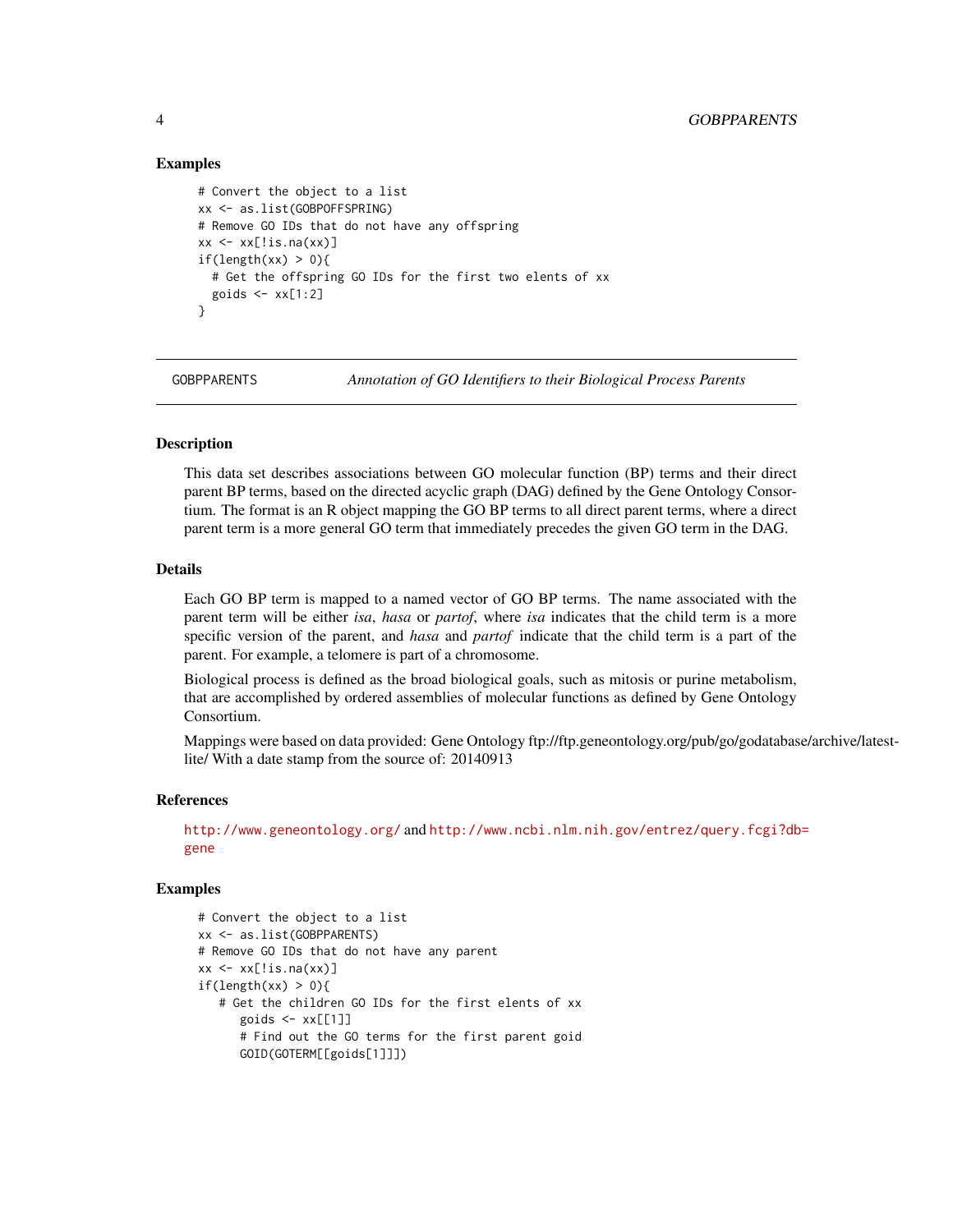# <span id="page-4-0"></span>GOCCANCESTOR 5

```
Term(GOTERM[[goids[1]]])
Synonym(GOTERM[[goids[1]]])
Secondary(GOTERM[[goids[1]]])
Definition(GOTERM[[goids[1]]])
Ontology(GOTERM[[goids[1]]])
```
# }

GOCCANCESTOR *Annotation of GO Identifiers to their Cellular Component Ancestors*

# **Description**

This data set describes associations between GO molecular function (CC) terms and their ancestor CC terms, based on the directed acyclic graph (DAG) defined by the Gene Ontology Consortium. The format is an R object mapping the GO CC terms to all ancestor terms, where an ancestor term is a more general GO term that precedes the given GO term in the DAG (in other words, the parents, and all their parents, etc.).

# Details

Each GO CC term is mapped to a vector of ancestor GO C terms.

Cellular component is defined as the subcellular structures, locations, and macromolecular complexes; examples include nucleus, telomere, and origin recognition complex as defined by Gene Ontology Consortium.

Mappings were based on data provided: Gene Ontology ftp://ftp.geneontology.org/pub/go/godatabase/archive/latestlite/ With a date stamp from the source of: 20140913

#### References

<http://www.geneontology.org/> and [http://www.ncbi.nlm.nih.gov/entrez/query.fcgi?db](http://www.ncbi.nlm.nih.gov/entrez/query.fcgi?db=gene)= [gene](http://www.ncbi.nlm.nih.gov/entrez/query.fcgi?db=gene)

```
# Convert the object to a list
xx <- as.list(GOCCANCESTOR)
# Remove GO IDs that do not have any ancestor
xx \leftarrow xx[!is.na(xx)]if(length(xx) > 0)# Get the ancestor GO IDs for the first two elents of xx
  goids \leq -x \times [1:2]}
```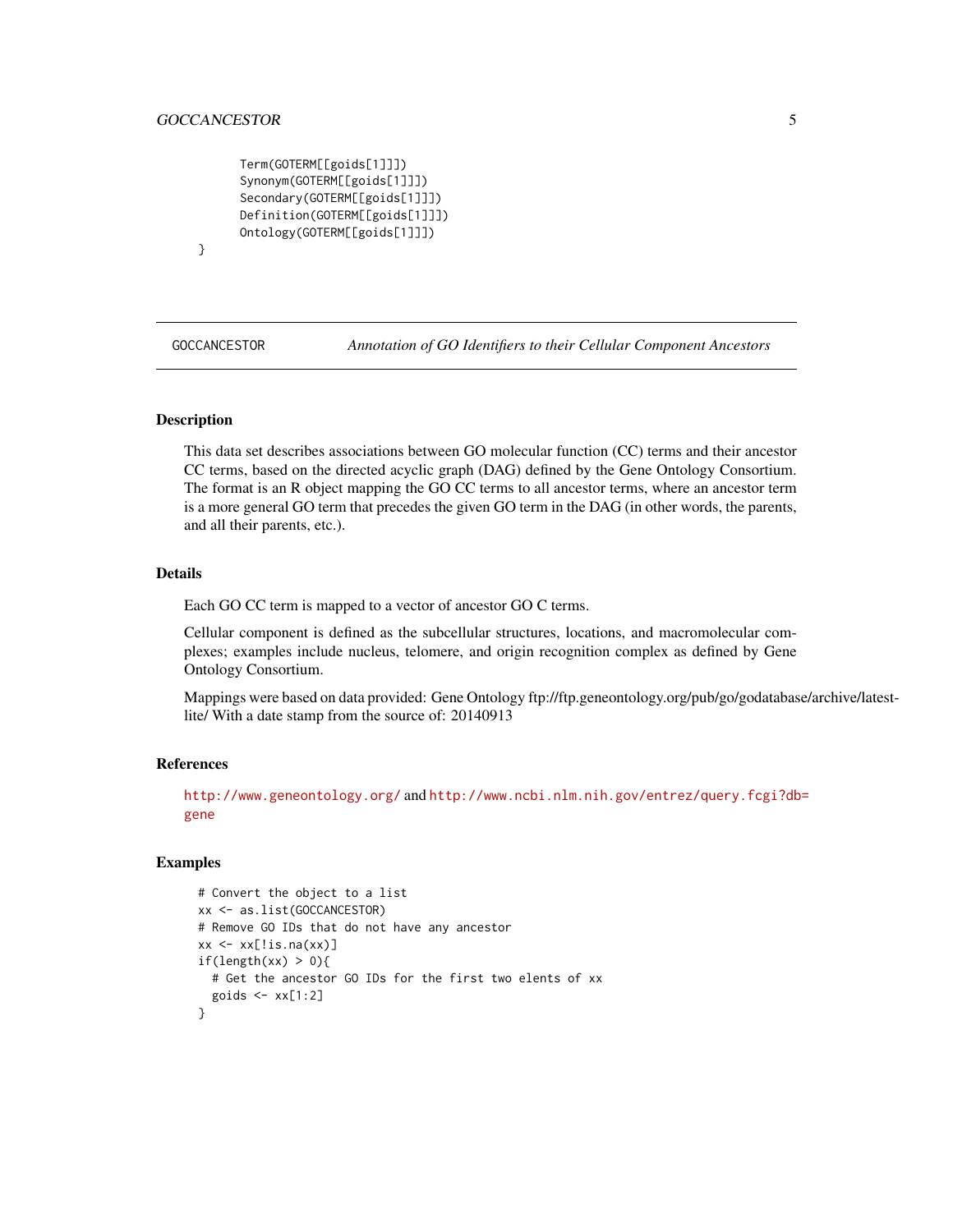This data set describes associations between GO molecular function (CC) terms and their direct children CC terms, based on the directed acyclic graph (DAG) defined by the Gene Ontology Consortium. The format is an R object mapping the GO CC terms to all direct children terms, where a direct child term is a more specific GO term that is immediately preceded by the given GO term in the DAG.

#### Details

Each GO CC term is mapped to a vector of children GO CC terms.

Cellular component is defined as the subcellular structures, locations, and macromolecular complexes; examples include nucleus, telomere, and origin recognition complex as defined by Gene Ontology Consortium.

Mappings were based on data provided: Gene Ontology ftp://ftp.geneontology.org/pub/go/godatabase/archive/latestlite/ With a date stamp from the source of: 20140913

#### References

<http://www.geneontology.org/> and [http://www.ncbi.nlm.nih.gov/entrez/query.fcgi?db](http://www.ncbi.nlm.nih.gov/entrez/query.fcgi?db=gene)= [gene](http://www.ncbi.nlm.nih.gov/entrez/query.fcgi?db=gene)

```
# Convert the object to a list
xx <- as.list(GOCCCHILDREN)
# Remove GO IDs that do not have any children
xx \leftarrow xx[!is.na(xx)]if(length(xx) > 0){
  goids <- xx[[1]]
  # Find out the GO terms for the first parent goid
  GOID(GOTERM[[goids[1]]])
  Term(GOTERM[[goids[1]]])
  Synonym(GOTERM[[goids[1]]])
  Secondary(GOTERM[[goids[1]]])
  Definition(GOTERM[[goids[1]]])
  Ontology(GOTERM[[goids[1]]])
}
```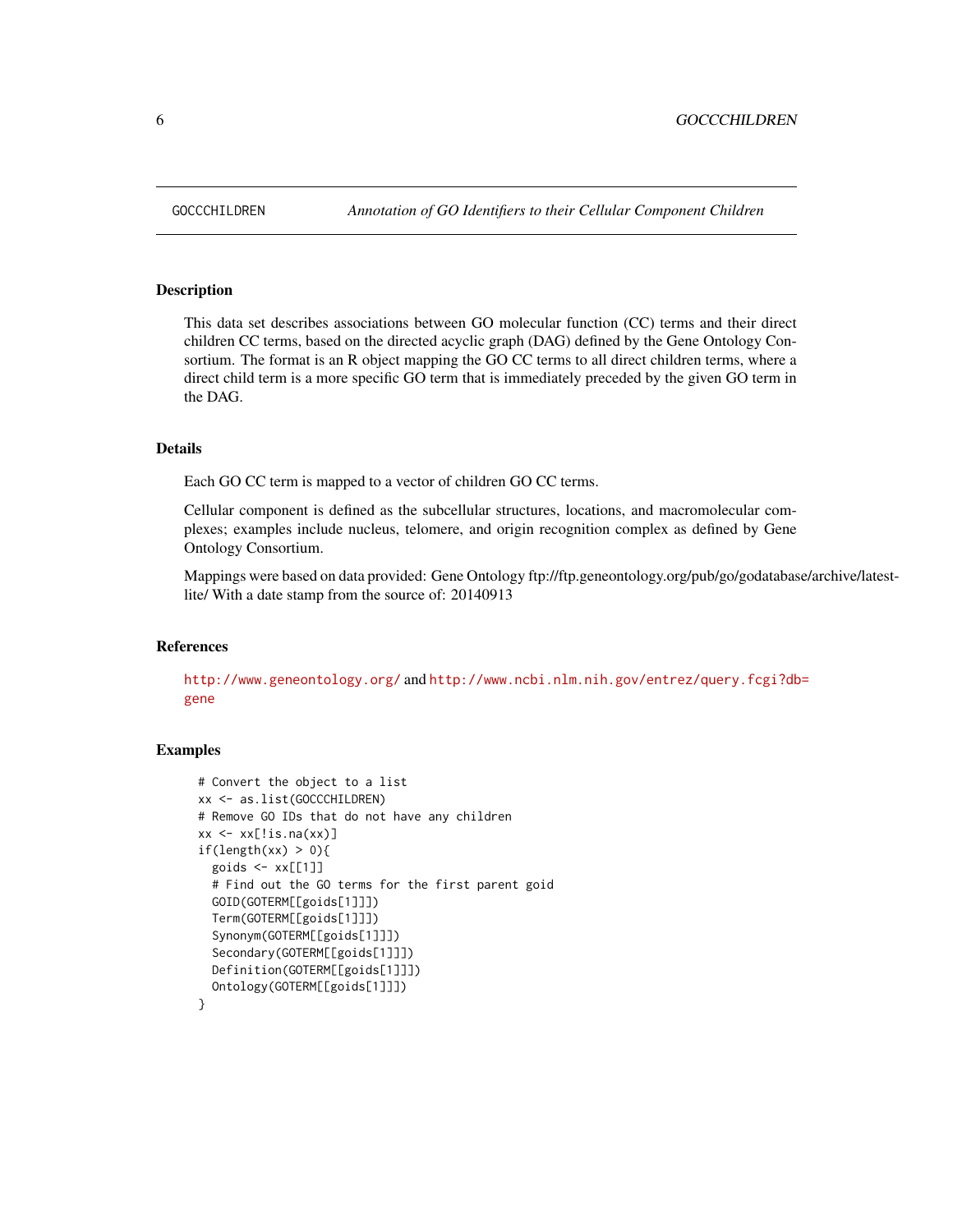<span id="page-6-0"></span>This data set describes associations between GO molecular function (MF) terms and their offspring MF terms, based on the directed acyclic graph (DAG) defined by the Gene Ontology Consortium. The format is an R object mapping the GO MF terms to all offspring terms, where an offspring term is a more specific GO term that is preceded by the given GO term in the DAG (in other words, the children and all their children, etc.).

# Details

Each GO CC term is mapped to a vector of offspring GO MF terms.

Cellular component is defined as the subcellular structures, locations, and macromolecular complexes; examples include nucleus, telomere, and origin recognition complex as defined b y Gene Ontology Consortium.

Mappings were based on data provided: Gene Ontology ftp://ftp.geneontology.org/pub/go/godatabase/archive/latestlite/ With a date stamp from the source of: 20140913

## References

<http://www.geneontology.org/> and [http://www.ncbi.nlm.nih.gov/entrez/query.fcgi?db](http://www.ncbi.nlm.nih.gov/entrez/query.fcgi?db=gene)= [gene](http://www.ncbi.nlm.nih.gov/entrez/query.fcgi?db=gene)

## Examples

```
# Convert the object to a list
xx <- as.list(GOCCOFFSPRING)
# Remove GO identifiers that do not have any offspring
xx \leq x[\text{lis}.\text{na}(xx)]if(length(xx) > 0){
  # Get the offspring GO identifiers for the first two elents of xx
  goidentifiers <- xx[1:2]
}
```
GOCCPARENTS *Annotation of GO Identifiers to their Cellular Component Parents*

## **Description**

This data set describes associations between GO molecular function (CC) terms and their direct parent CC terms, based on the directed acyclic graph (DAG) defined by the Gene Ontology Consortium. The format is an R object mapping the GO CC terms to all direct parent terms, where a direct parent term is a more general GO term that immediately precedes the given GO term in the DAG.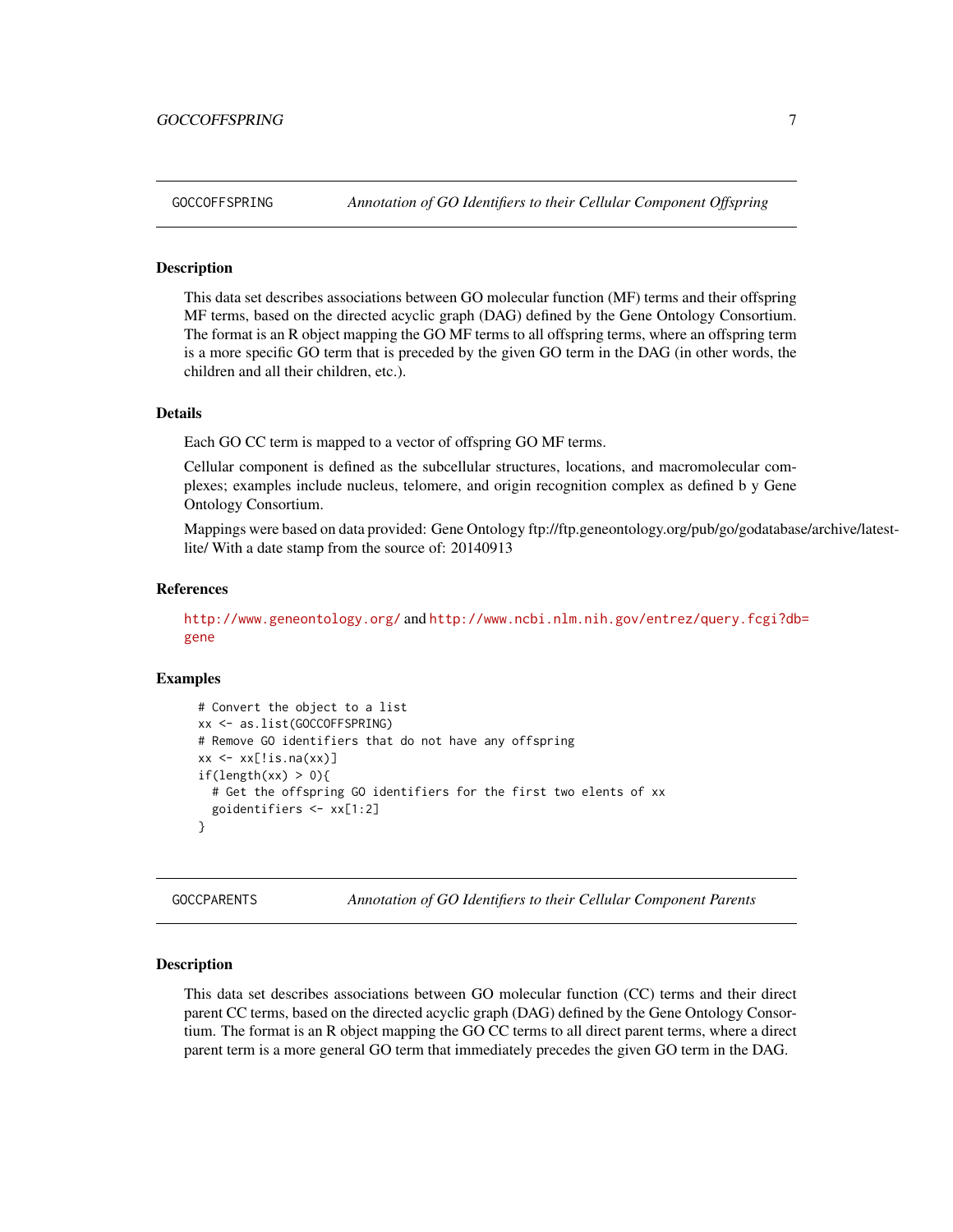# <span id="page-7-0"></span>8 8 GOMAPCOUNTS

# Details

Each GO CC term is mapped to a named vector of GO CC terms. The name associated with the parent term will be either *isa*, *hasa* or *partof*, where *isa* indicates that the child term is a more specific version of the parent, and *hasa* and *partof* indicate that the child term is a part of the parent. For example, a telomere is part of a chromosome.

Cellular component is defined as the subcellular structures, locations, and macromolecular complexes; examples include nucleus, telomere, and origin recognition complex as defined b y Gene Ontology Consortium.

Mappings were based on data provided: Gene Ontology ftp://ftp.geneontology.org/pub/go/godatabase/archive/latestlite/ With a date stamp from the source of: 20140913

# References

<http://www.geneontology.org/> and [http://www.ncbi.nlm.nih.gov/entrez/query.fcgi?db](http://www.ncbi.nlm.nih.gov/entrez/query.fcgi?db=gene)= [gene](http://www.ncbi.nlm.nih.gov/entrez/query.fcgi?db=gene)

# Examples

```
# Convert the object to a list
xx <- as.list(GOCCPARENTS)
# Remove GO IDs that do not have any parent
xx \leftarrow xx[!is.na(xx)]if(length(xx) > 0){
   goids \leq -x \times \lbrack 2]# Find out the GO terms for the first parent go ID
   GOID(GOTERM[[goids[1]]])
   Term(GOTERM[[goids[1]]])
   Synonym(GOTERM[[goids[1]]])
   Secondary(GOTERM[[goids[1]]])
   Definition(GOTERM[[goids[1]]])
   Ontology(GOTERM[[goids[1]]])
}
```
GOMAPCOUNTS *Number of mapped keys for the maps in package GO.db*

#### Description

GOMAPCOUNTS provides the "map count" (i.e. the count of mapped keys) for each map in package GO.db.

#### Details

This "map count" information is precalculated and stored in the package annotation DB. This allows some quality control and is used by the [checkMAPCOUNTS](#page-0-0) function defined in AnnotationDbi to compare and validate different methods (like count.mappedkeys(x) or sum(!is.na(as.list(x)))) for getting the "map count" of a given map.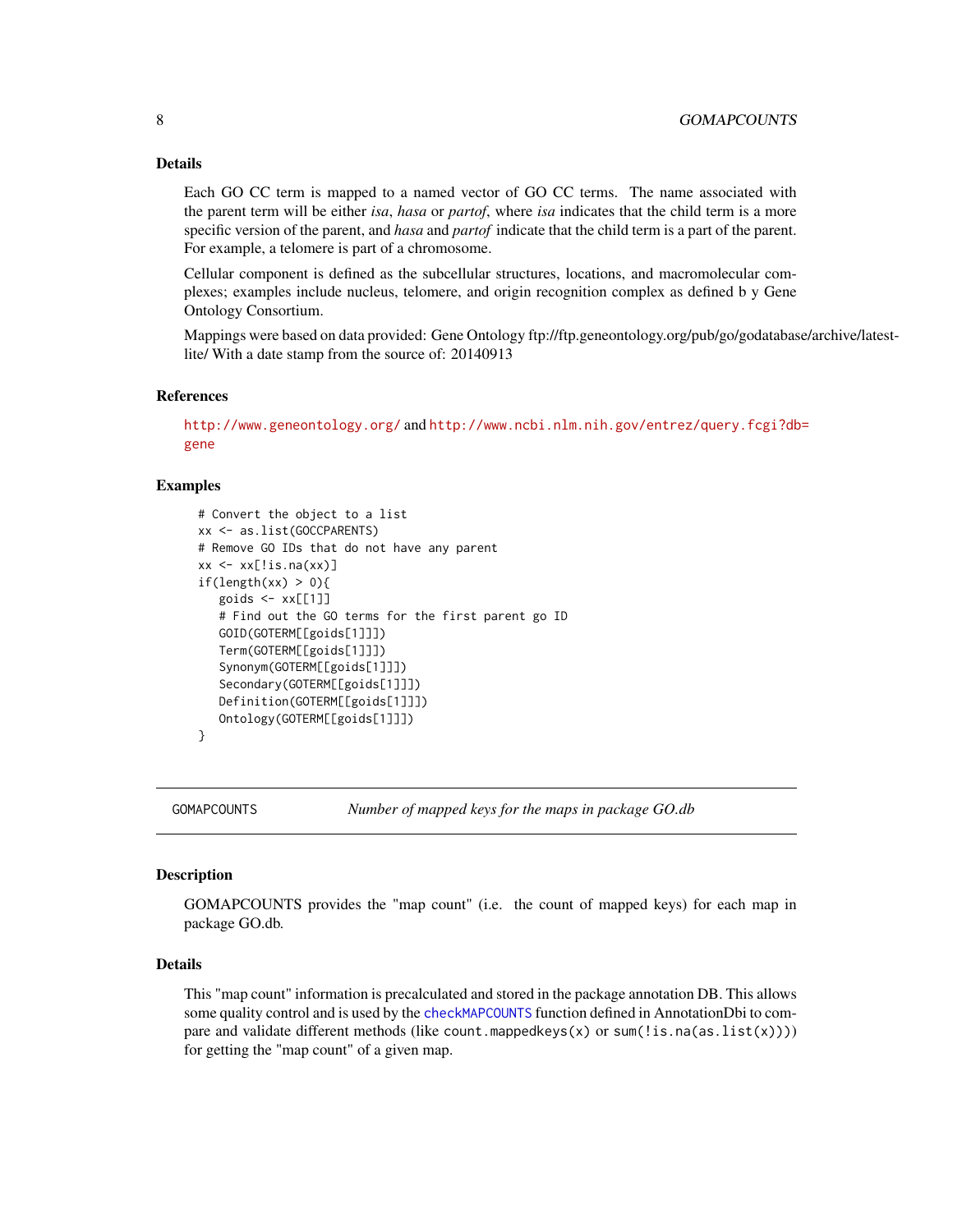# <span id="page-8-0"></span>GOMFANCESTOR 9

## See Also

[mappedkeys](#page-0-0), [count.mappedkeys](#page-0-0), [checkMAPCOUNTS](#page-0-0)

## Examples

```
GOMAPCOUNTS
mapnames <- names(GOMAPCOUNTS)
GOMAPCOUNTS[mapnames[1]]
x \leq - get(mapnames[1])
sum(!is.na(as.list(x)))
count.mappedkeys(x) # much faster!
```

```
## Check the "map count" of all the maps in package GO.db
checkMAPCOUNTS("GO.db")
```
GOMFANCESTOR *Annotation of GO identifiers to their Molecular Function Ancestors*

# Description

This data set describes associations between GO molecular function (MF) terms and their ancestor MF terms, based on the directed acyclic graph (DAG) defined by the Gene Ontology Consortium. The format is an R object mapping the GO MF terms to all ancestor terms, where an ancestor term is a more general GO term that precedes the given GO term in the DAG (in other words, the parents, and all their parents, etc.).

# **Details**

Each GO MF term is mapped to a vector of ancestor GO MF terms.

Molecular function is defined as the tasks performed by individual gene products; examples are transcription factor and DNA helicase as defined by Gene Ontology Consortium.

Mappings were based on data provided: Gene Ontology ftp://ftp.geneontology.org/pub/go/godatabase/archive/latestlite/ With a date stamp from the source of: 20140913

#### References

<http://www.geneontology.org/> and [http://www.ncbi.nlm.nih.gov/entrez/query.fcgi?db](http://www.ncbi.nlm.nih.gov/entrez/query.fcgi?db=gene)= [gene](http://www.ncbi.nlm.nih.gov/entrez/query.fcgi?db=gene)

```
# Convert the object to a list
xx <- as.list(GOMFANCESTOR)
# Remove GO identifiers that do not have any ancestor
xx \leftarrow xx[!is.na(xx)]if(length(xx) > 0){
  # Get the ancestor GO identifiers for the first two elents of xx
  goids \leq -x \times [1:2]}
```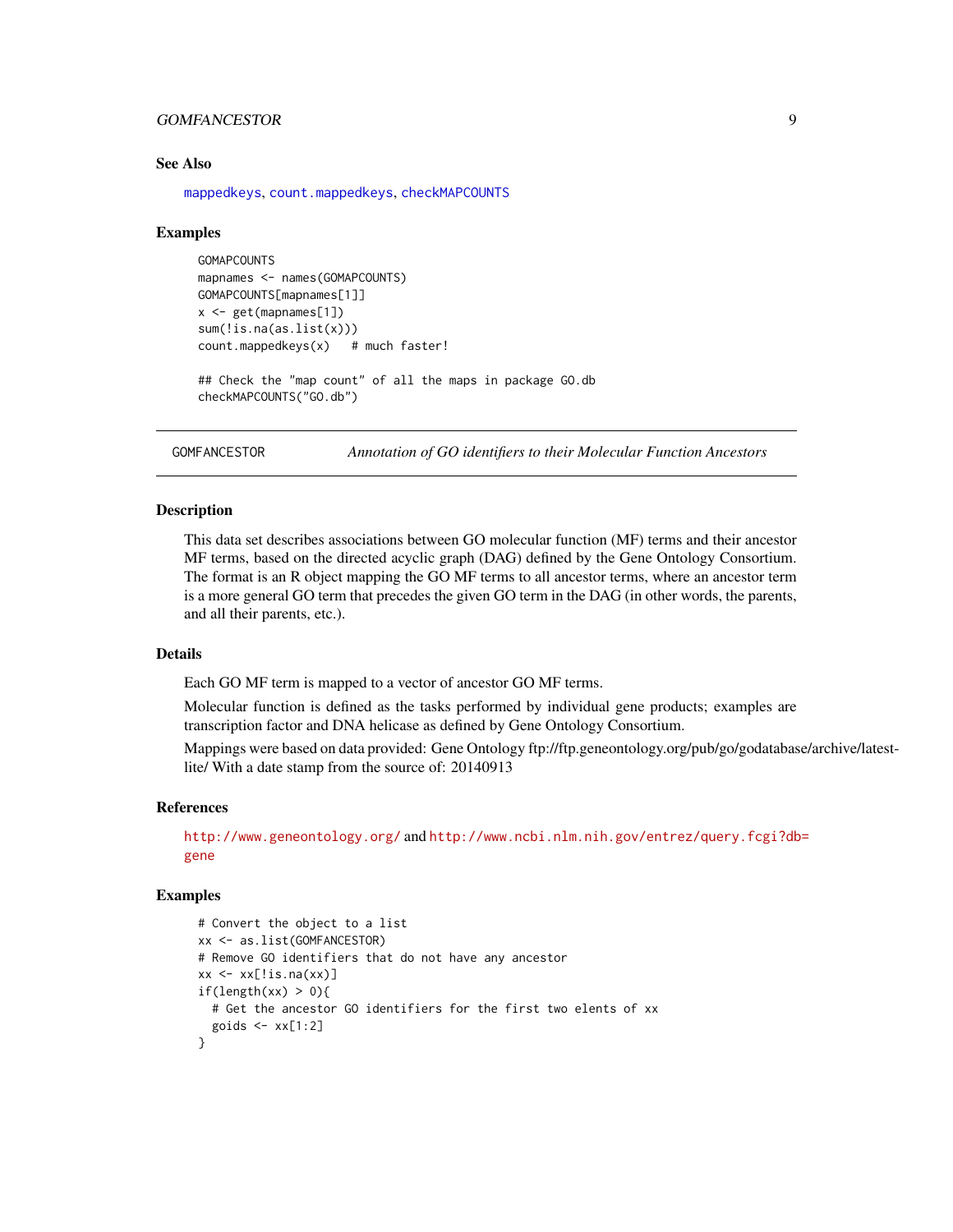<span id="page-9-0"></span>

This data set describes associations between GO molecular function (MF) terms and their direct children MF terms, based on the directed acyclic graph (DAG) defined by the Gene Ontology Consortium. The format is an R object mapping the GO MF terms to all direct children terms, where a direct child term is a more specific GO term that is immediately preceded by the given GO term in the DAG.

#### Details

Each GO MF term is mapped to a vector of children GO MF terms.

Molecular function is defined as the tasks performed by individual gene products; examples are transcription factor and DNA helicase as defined by Gene Ontology Consortium.

Mappings were based on data provided by: Gene Ontology ftp://ftp.geneontology.org/pub/go/godatabase/archive/latestlite/ With a date stamp from the source of: 20140913

# References

<http://www.geneontology.org/> and [http://www.ncbi.nlm.nih.gov/entrez/query.fcgi?db](http://www.ncbi.nlm.nih.gov/entrez/query.fcgi?db=gene)= [gene](http://www.ncbi.nlm.nih.gov/entrez/query.fcgi?db=gene)

```
# Convert the object to a list
xx <- as.list(GOMFCHILDREN)
# Remove GO identifiers that do not have any children
xx \leq x[\text{is}.\text{na}(xx)]if(length(xx) > 0)# Get the children GO identifiers for the first elents of xx
    goids \leq -x \times \lbrack 1 \rbrack]
    # Find out the GO terms for the first parent goid
    GOID(GOTERM[[goids[1]]])
    Term(GOTERM[[goids[1]]])
    Synonym(GOTERM[[goids[1]]])
    Secondary(GOTERM[[goids[1]]])
    Definition(GOTERM[[goids[1]]])
    Ontology(GOTERM[[goids[1]]])
}
```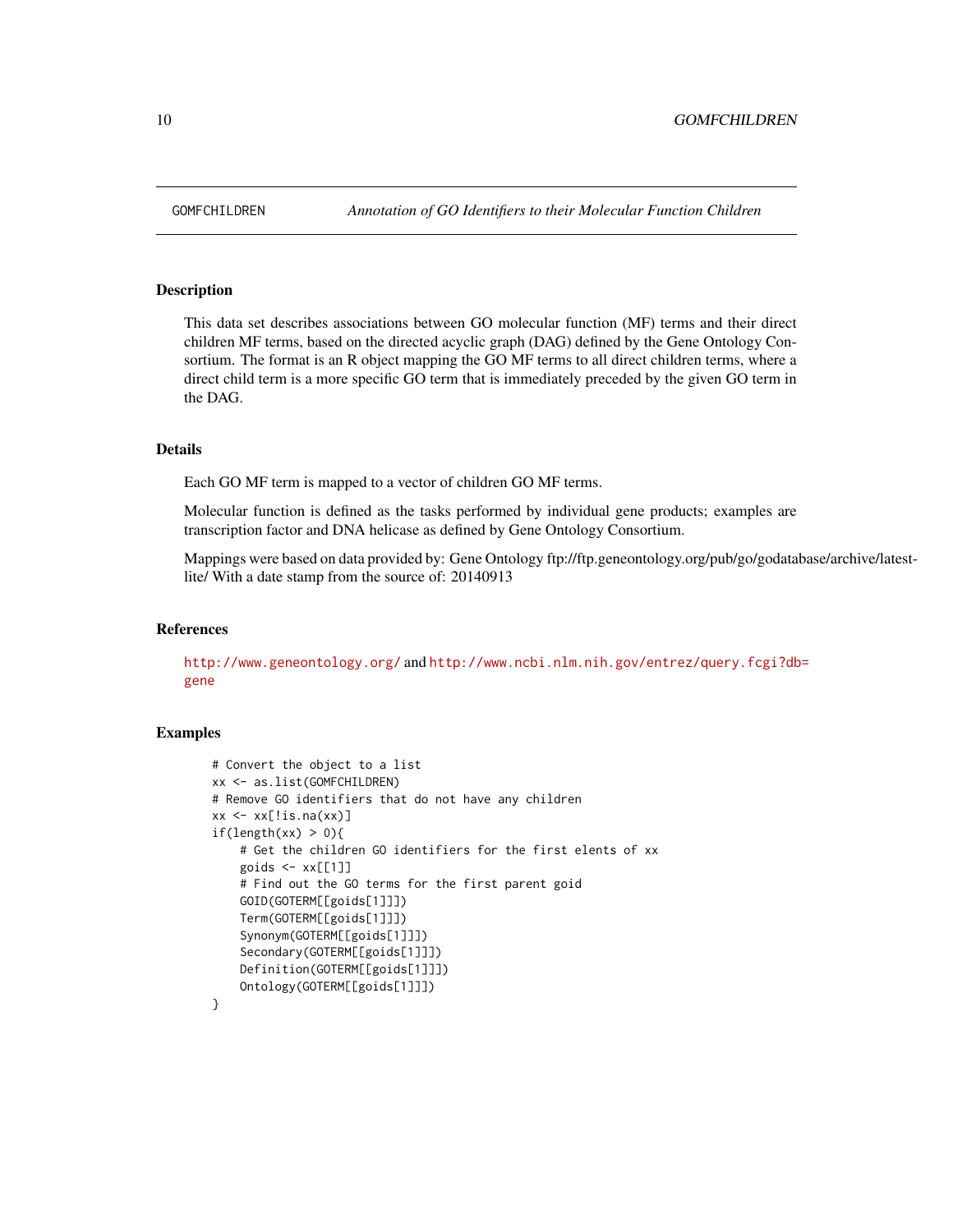<span id="page-10-0"></span>This data set describes associations between GO molecular function (MF) terms and their offspring MF terms, based on the directed acyclic graph (DAG) defined by the Gene Ontology Consortium. The format is an R object mapping the GO MF terms to all offspring terms, where an offspring term is a more specific GO term that is preceded by the given GO term in the DAG (in other words, the children and all their children, etc.).

#### Details

Each GO MF term is mapped to a vector of offspring GO MF terms.

Molecular function is defined as the tasks performed by individual gene products; examples are transcription factor and DNA helicase as defined by Gene Ontology Consortium.

Mappings were based on data provided by: Gene Ontology ftp://ftp.geneontology.org/pub/go/godatabase/archive/latestlite/ With a date stamp from the source of: 20140913

# References

<http://www.geneontology.org/> and [http://www.ncbi.nlm.nih.gov/entrez/query.fcgi?db](http://www.ncbi.nlm.nih.gov/entrez/query.fcgi?db=gene)= [gene](http://www.ncbi.nlm.nih.gov/entrez/query.fcgi?db=gene)

# Examples

```
# Convert the object to a list
xx <- as.list(GOMFOFFSPRING)
# Remove GO identifiers that do not have any offspring
xx \leftarrow xx[!is.na(xx)]if(length(xx) > 0){
  # Get the offspring GO identifiers for the first two elents of xx
goids \leq -x \times [1:2]}
```
GOMFPARENTS *Annotation of GO Identifiers to their Molecular Function Parents*

#### Description

This data set describes associations between GO molecular function (MF) terms and their direct parent MF terms, based on the directed acyclic graph (DAG) defined by the Gene Ontology Consortium. The format is an R object mapping the GO MF terms to all direct parent terms, where a direct parent term is a more general GO term that immediately precedes the given GO term in the DAG.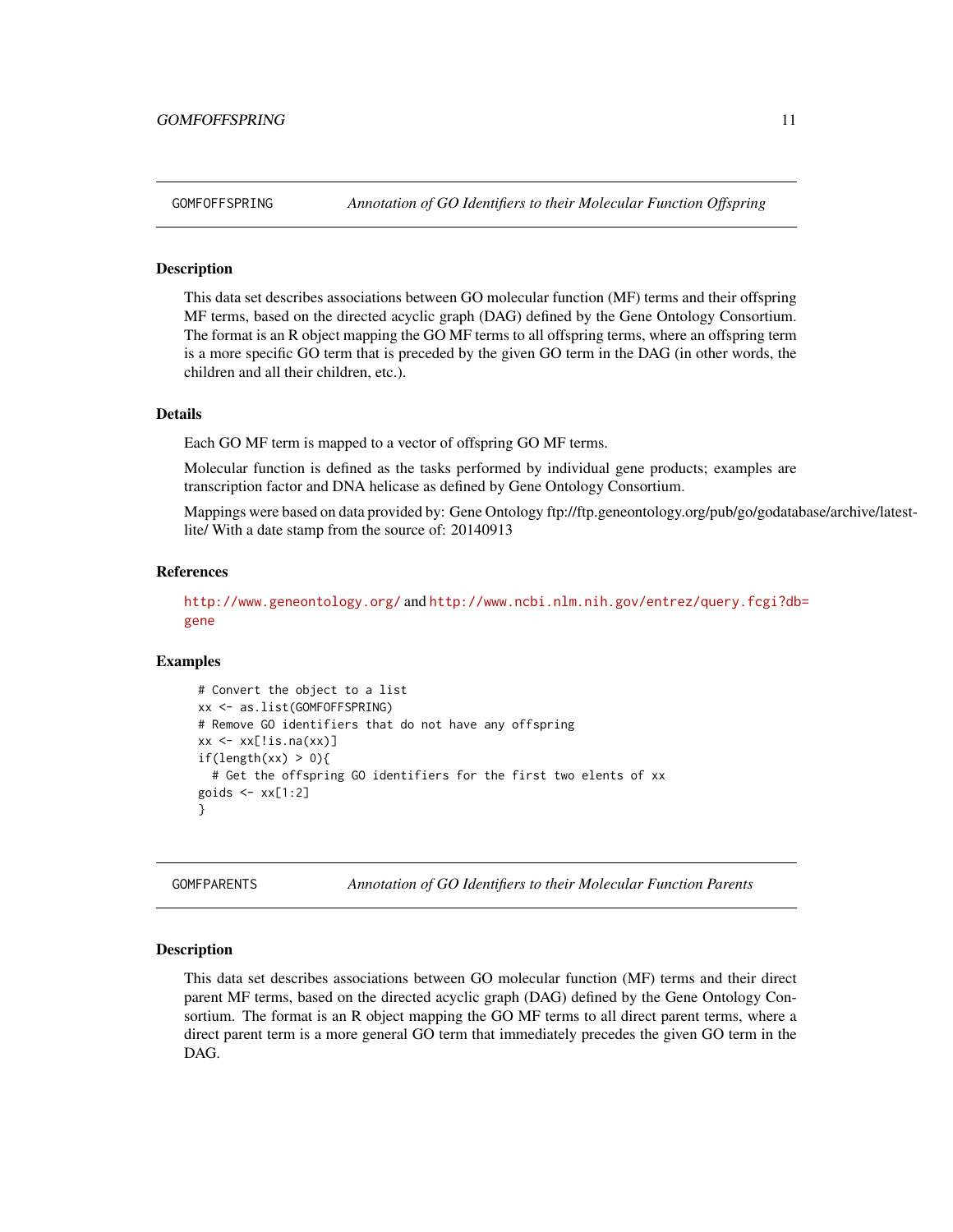# <span id="page-11-0"></span>Details

Each GO MF term is mapped to a named vector of GO MF terms. The name associated with the parent term will be either *isa*, *hasa* or *partof*, where *isa* indicates that the child term is a more specific version of the parent, and *hasa* and *partof* indicate that the child term is a part of the parent. For example, a telomere is part of a chromosome.

Molecular function is defined as the tasks performed by individual gene products; examples are transcription factor and DNA helicase as defined by the Gene Ontology Consortium.

Mappings were based on data provided by: Gene Ontology ftp://ftp.geneontology.org/pub/go/godatabase/archive/latestlite/ With a date stamp from the source of: 20140913

#### References

```
http://www.geneontology.org/ and http://www.ncbi.nlm.nih.gov/entrez/query.fcgi?db=
gene
```
#### Examples

```
# Convert the object to a list
xx <- as.list(GOMFPARENTS)
# Remove GO identifiers that do not have any parent
xx \leftarrow xx[!is.na(xx)]if(length(xx) > 0)# Get the parent GO identifiers for the first elents of xx
    goids <- xx[[1]]
    # Find out the GO terms for the first parent goid
    GOID(GOTERM[[goids[1]]])
    Term(GOTERM[[goids[1]]])
    Synonym(GOTERM[[goids[1]]])
    Secondary(GOTERM[[goids[1]]])
    Definition(GOTERM[[goids[1]]])
    Ontology(GOTERM[[goids[1]]])
}
```
GOOBSOLETE *Annotation of GO identifiers by terms defined by Gene Ontology Consortium and their status are obsolete*

# **Description**

This is an R object mapping GO identifiers to the specific terms in defined by Gene Ontology Consortium and their definition are obsolete

#### Details

All the obsolete GO terms that are collected in this index will no longer exist in other mapping objects.

Mappings were based on data provided by: Gene Ontology ftp://ftp.geneontology.org/pub/go/godatabase/archive/latestlite/ With a date stamp from the source of: 20140913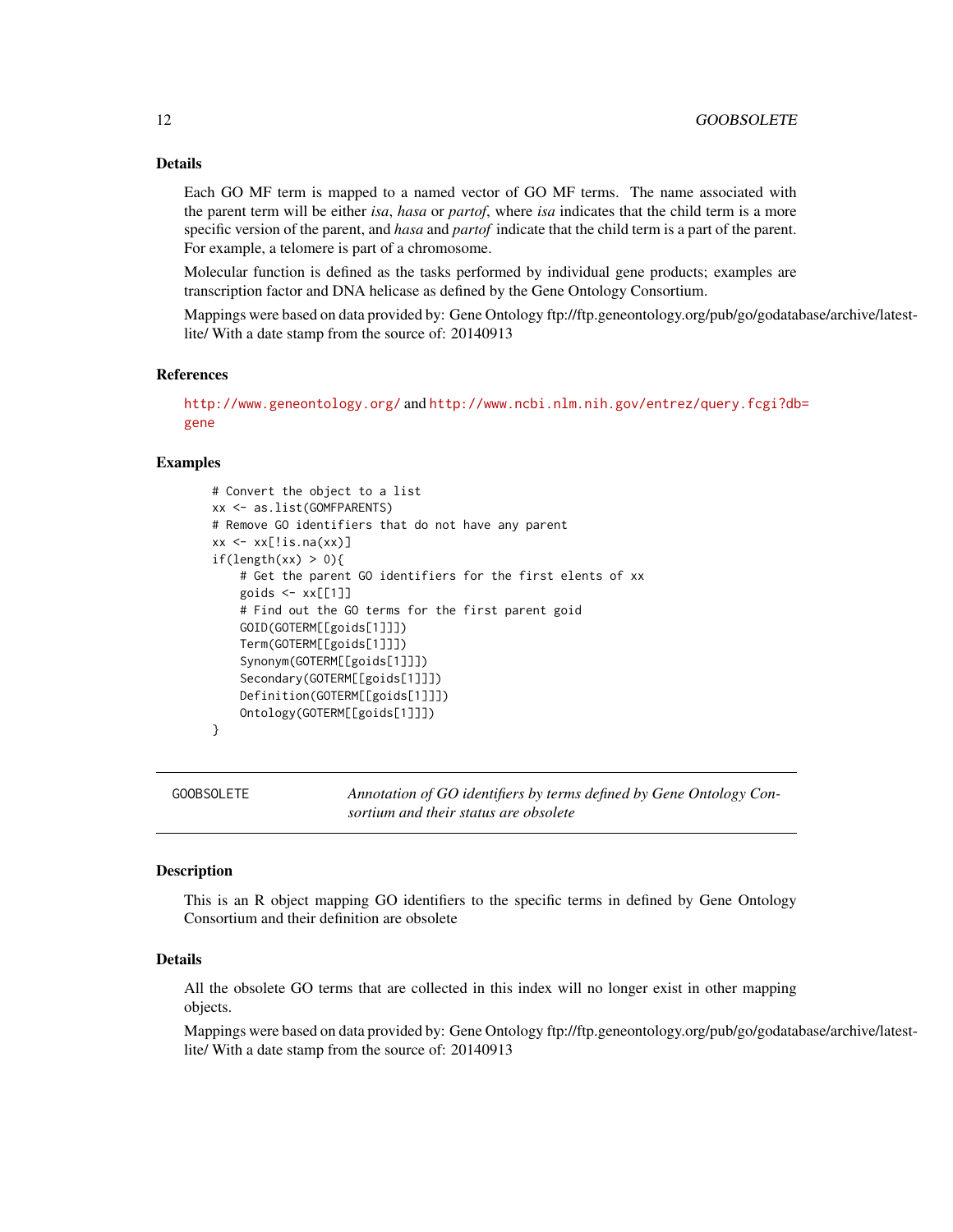# <span id="page-12-0"></span>GOSYNONYM 13

# References

<http://www.ncbi.nlm.nih.gov/LocusLink>

#### Examples

```
# Convert the object to a list
xx <- as.list(GOTERM)
if(length(xx) > 0){
   # Get the TERMS for the first elent of xx
   GOID(xx[[1]])
   Ontology(xx[[1]])
}
```
GOSYNONYM *Map from GO synonyms to GO terms*

# Description

GOSYNONYM is an R object that provides mapping from GO synonyms to GO terms

# Details

[TODO: Put some details here]

# Examples

```
x <- GOSYNONYM
sample(x, 3)
# GO ID "GO:0009435" has a lot of synonyms
GOTERM[["GO:0009435"]]
# GO ID "GO:0006736" is a synonym of GO ID "GO:0009435"
GOID(GOSYNONYM[["GO:0006736"]])
```
GOTERM *Annotation of GO Identifiers to GO Terms*

# Description

This data set gives mappings between GO identifiers and their respective terms.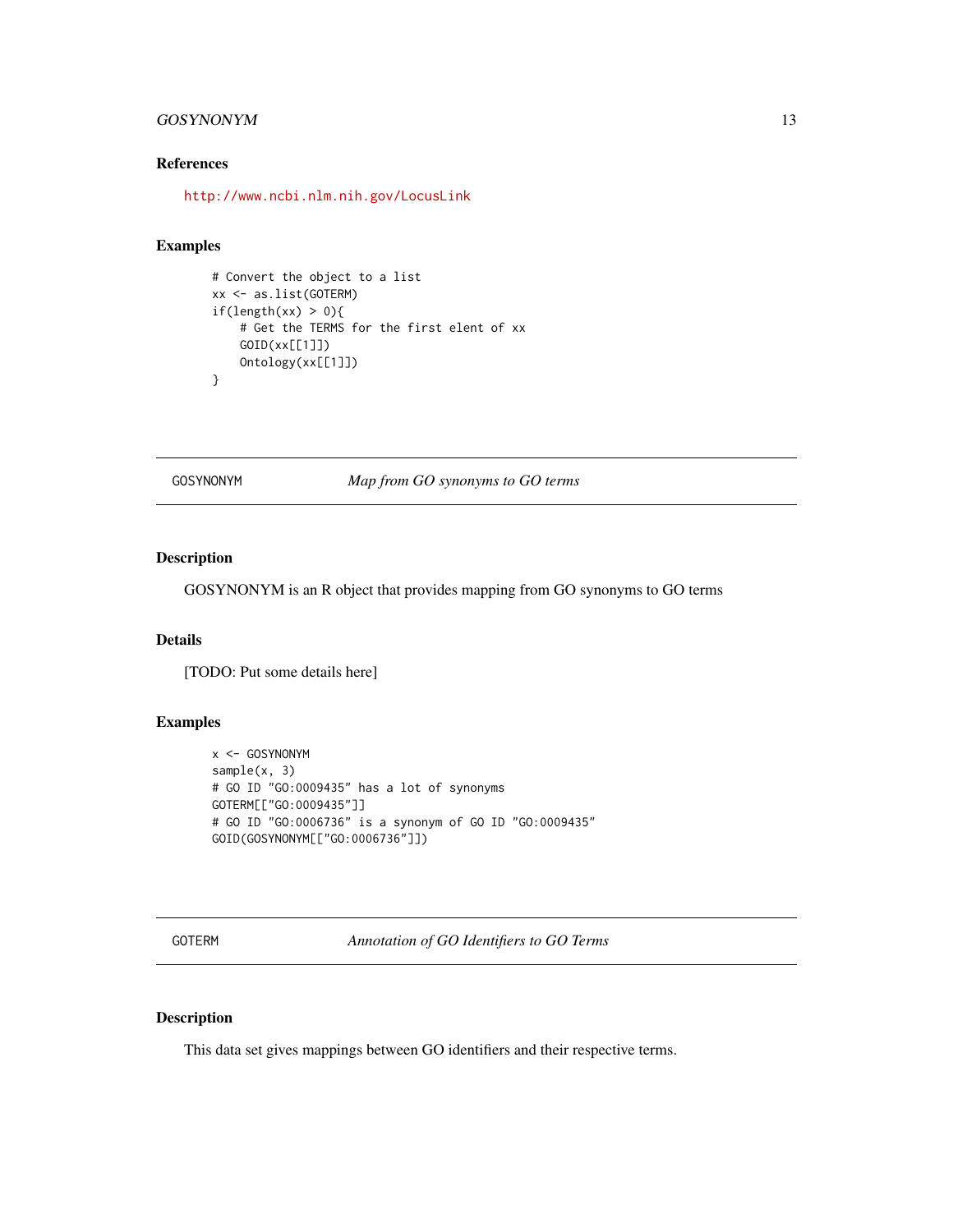# <span id="page-13-0"></span>Details

Each GO identifier is mapped to a GOTerms object that has 6 slots: GOID: GO Identifier Term: The term for that GO id Synonym: Synonymous terms Secondary: Secondary terms that have been merged into this term Definition: Further definition of the GO term Ontology: One of MF molecular function, BP - biological process, or CC - cellular component

All the obsolete GO terms are under the nodes "obsolete molecular function" (GO:0008369), "obsolete cellular component" (GO id GO:0008370), and "obsolete biological process" (GO:0008371). Each of these GO identifiers has a group of GO identifiers as their direct children with GO terms that were defined by GO but are deprecated in the current build. These deprecated GO terms were appended by "(obsolete)" when the data package was built.

Mappings were based on data provided by: Gene Ontology ftp://ftp.geneontology.org/pub/go/godatabase/archive/latestlite/ With a date stamp from the source of: 20140913

#### References

<http://www.ncbi.nlm.nih.gov/entrez/query.fcgi?db=gene>

# Examples

```
# Convert the object to a list
xx <- as.list(GOTERM)
if(length(xx) > 0)# Get the TERMS for the first elent of xx
   GOID(xx[[1]])
   Term(xx[[1]])
   Synonym(xx[[1]])
   Secondary(xx[[1]])
   Definition(xx[[1]])
   Ontology(xx[[1]])
}
```
GO\_dbconn *Collect information about the package annotation DB*

#### **Description**

Some convenience functions for getting a connection object to (or collecting information about) the package annotation DB.

## Usage

```
GO_dbconn()
GO_dbfile()
GO_dbschema(file="", show.indices=FALSE)
GO_dbInfo()
```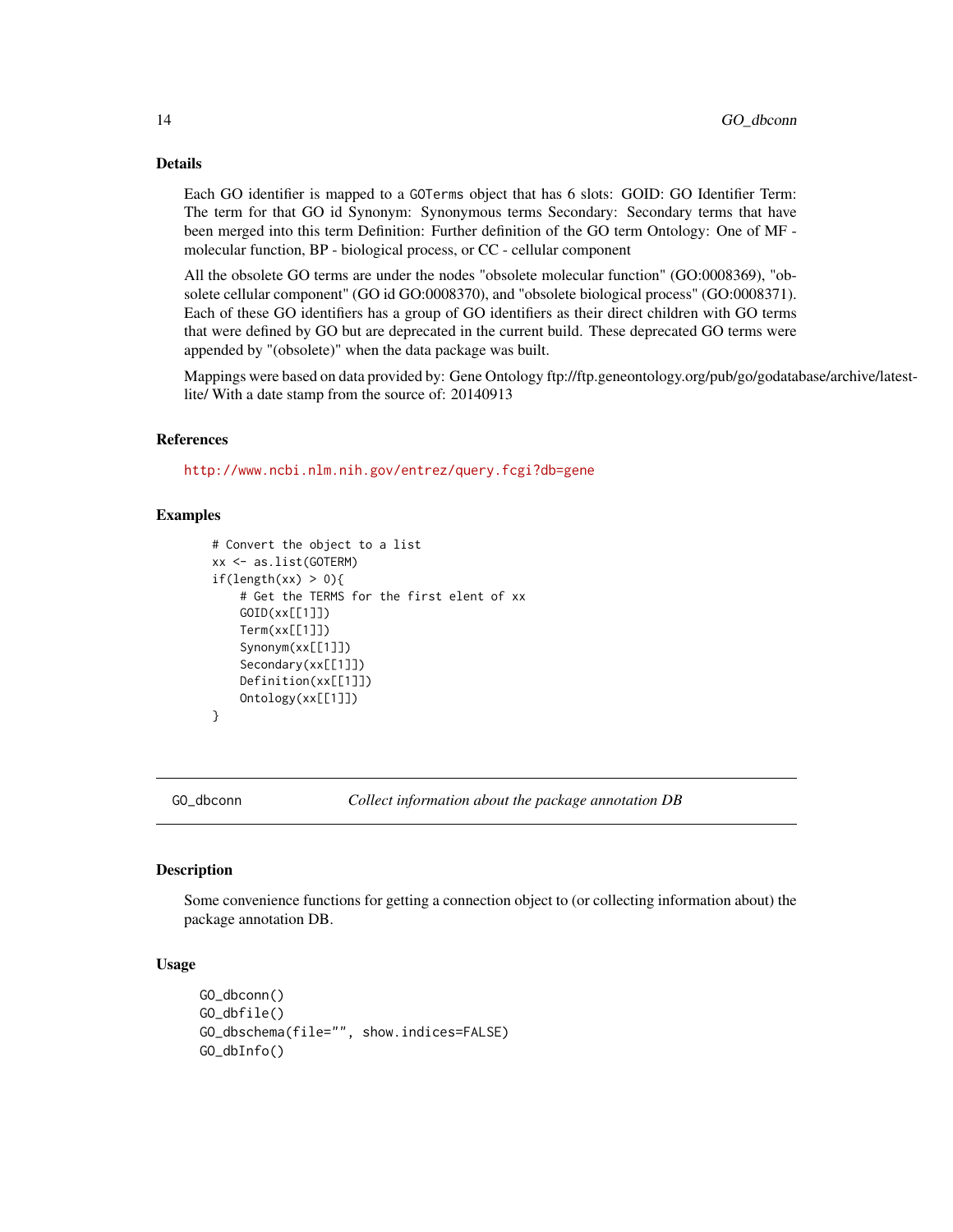# GO\_dbconn 15

### **Arguments**

| file         | A connection, or a character string naming the file to print to (see the file<br>argument of the cat function for the details). |
|--------------|---------------------------------------------------------------------------------------------------------------------------------|
| show.indices | The CREATE INDEX statements are not shown by default. Use show, indices=TRUE<br>to get them.                                    |

#### Details

GO\_dbconn returns a connection object to the package annotation DB. IMPORTANT: Don't call [dbDisconnect](#page-0-0) on the connection object returned by GO\_dbconn or you will break all the [AnnDbObj](#page-0-0) objects defined in this package!

GO\_dbfile returns the path (character string) to the package annotation DB (this is an SQLite file).

GO\_dbschema prints the schema definition of the package annotation DB.

GO\_dbInfo prints other information about the package annotation DB.

# Value

GO\_dbconn: a DBIConnection object representing an open connection to the package annotation DB.

GO\_dbfile: a character string with the path to the package annotation DB.

GO\_dbschema: none (invisible NULL).

GO\_dbInfo: none (invisible NULL).

# See Also

[dbGetQuery](#page-0-0), [dbConnect](#page-0-0), [dbconn](#page-0-0), [dbfile](#page-0-0), [dbschema](#page-0-0), [dbInfo](#page-0-0)

# Examples

```
## Count the number of rows in the "go_term" table:
dbGetQuery(GO_dbconn(), "SELECT COUNT(*) FROM go_term")
```

```
## The connection object returned by GO_dbconn() was
## created with:
dbConnect(SQLite(), dbname=GO_dbfile(), cache_size=64000,
synchronous=0)
```
GO\_dbschema()

GO\_dbInfo()